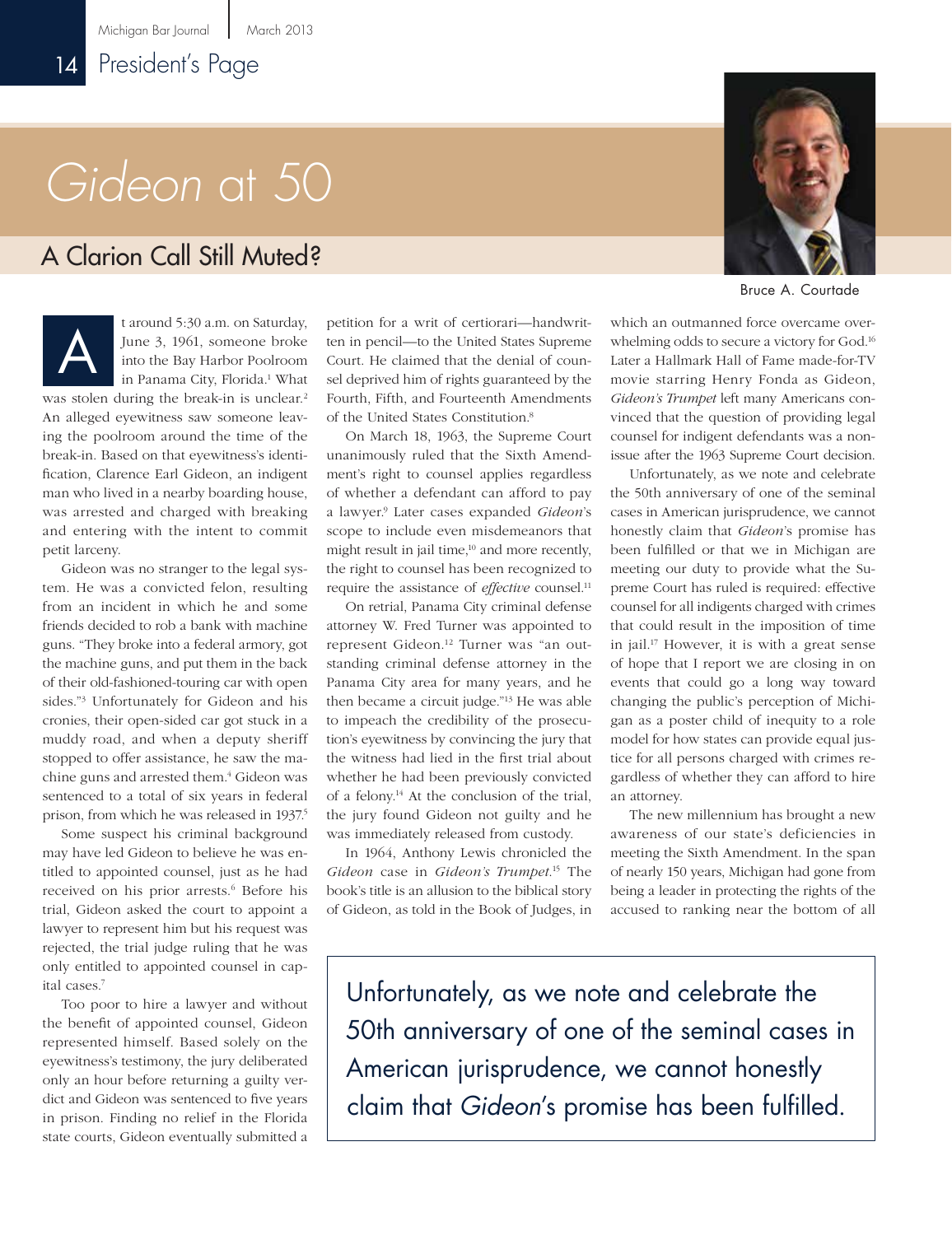## President's Page 15

Until we have an indigent criminal defense system that truly offers equal access to justice for every Michigan resident, Gideon's trumpet will remain muted.

states.18 Throughout the long decline, the State Bar of Michigan, particularly through its Criminal Law Section, was a regular critic of the status quo and a leading proponent of reform. In 2002, the Bar took its efforts to a new level, starting with adoption of the ABA's *Ten Principles of a Public Defense Delivery System* by the State Bar Representative Assembly, making Michigan the first state in the country to do so.<sup>19</sup> With backing from the Michigan Public Defense Task Force, the Assembly added an 11th principle, which stressed the importance of supporting programs that improve the system and reduce recidivism.

Advocating for the 11 principles, the State Bar partnered with the National Legal Aid & Defender Association in convincing the state legislature to call for a comprehensive look at the state of Michigan's provision of indigent defense services. NLADA conducted an extensive year-long study of indigent defense services in 10 representative counties, after which it issued its report, *A Race to the Bottom—Speed & Savings Over Due Process: A Constitutional Crisis,* which captured headlines across the state and around the country. It concluded that none of the 10 counties studied met its constitutional obligation to provide competent representation to those who cannot afford counsel. Briefly, the NLADA report found:

- Public defenders are not shielded from undue judicial interference.
- The workload of public defenders is rarely managed and supervised, resulting in too many overworked defense lawyers spread too thin to provide adequate representation.
- Public defense attorneys are rarely provided with sufficient time and confidential space for attorney-client meetings.
- People of insufficient means are routinely denied their right to counsel in Michigan in certain jurisdictions.
- The county-based funding for Michigan's indigent defense system is inadequate. Michigan ranks 44th of 50 states in per-capita spending on indigent defense. Without any statewide oversight or support, counties often struggle to fund constitutionally adequate indigent defense systems.

Armed with the NLADA report, the State Bar and a coalition of partners began to address the systemic failures in Michigan's indigent criminal defense system—an effort that continues today. The coalition includes (among others) the Criminal Defense Attorneys of Michigan; the Michigan Catholic Conference; the American Civil Liberties Union of Michigan; the Crossroads Bible Institute; the Michigan Council on Crime and Delinquency; the Michigan Conference of the NAACP; and, most notably, the Michigan Campaign for Justice, a nonpartisan coalition formed in 2009 for the specific purpose of advocating for public defense reform. The large and diverse nature of the organizations coalescing around this single issue speaks to its significance and differentiates the current effort from its predecessors.

After some initial fits and starts, reform efforts gained significant traction after the last gubernatorial election and really gained momentum during the 2012 legislative session. On June 22, 2012, the Indigent Defense Advisory Commission—a high-profile, bipartisan commission appointed by Governor Snyder—unanimously approved a set of findings and recommendations that, if adopted, will change the way the state provides right-to-counsel services.

In August 2012, HB 5804 was introduced to enact the Advisory Commission's recommendations. Under the bill, local control of indigent defense systems would remain in place but the local systems would be required to meet standards established by a permanent indigent defense commission. The commission would not only set standards based on the ABA's *Ten Principles of a Public Defense Delivery System,* but also ensure that counties met the standards. The bill also provided for indigent defense services funding through a blend of county and state resources. Local systems that failed to meet the standards could be taken over by the commission.

Initial signs were positive, as 68 percent of House members signed on as cosponsors of the bill. Despite lively debate, in September 2012 the Michigan House Judiciary Committee voted on an overwhelmingly bipartisan basis to send the indigent defense reform bill to the full House.

The bill passed the House in November—once again with strong bipartisan support—but in the waning days of the lame-duck session, the Senate failed to take action, in large part because of concerns about how to split indigent funding between state and local sources. Finally, at 4:30 a.m. on December 14, 2012, time ran out for any action to be taken before the legislative session's final bell.

The good news is that key legislators from both the Senate and the House have begun working with stakeholders—including the State Bar—to build on last year's efforts and introduce and pass a new bill this session. Thus, there is reason to be optimistic that Michigan will soon take steps to bring itself into compliance with what is mandated by the Constitution, recognized in the "Scottsboro Boys" case, and extended to all criminal defendants facing jail time by the decisions in *Gideon* and its progeny.

Most Michigan lawyers do not practice criminal law. Hopefully, few of us will ever confront the nightmare of having a family member or friend being arrested and facing arraignment or possible jail time. Why, then, is it so vitally important for our profession to support the passage of indigent criminal defense legislation? Let me try to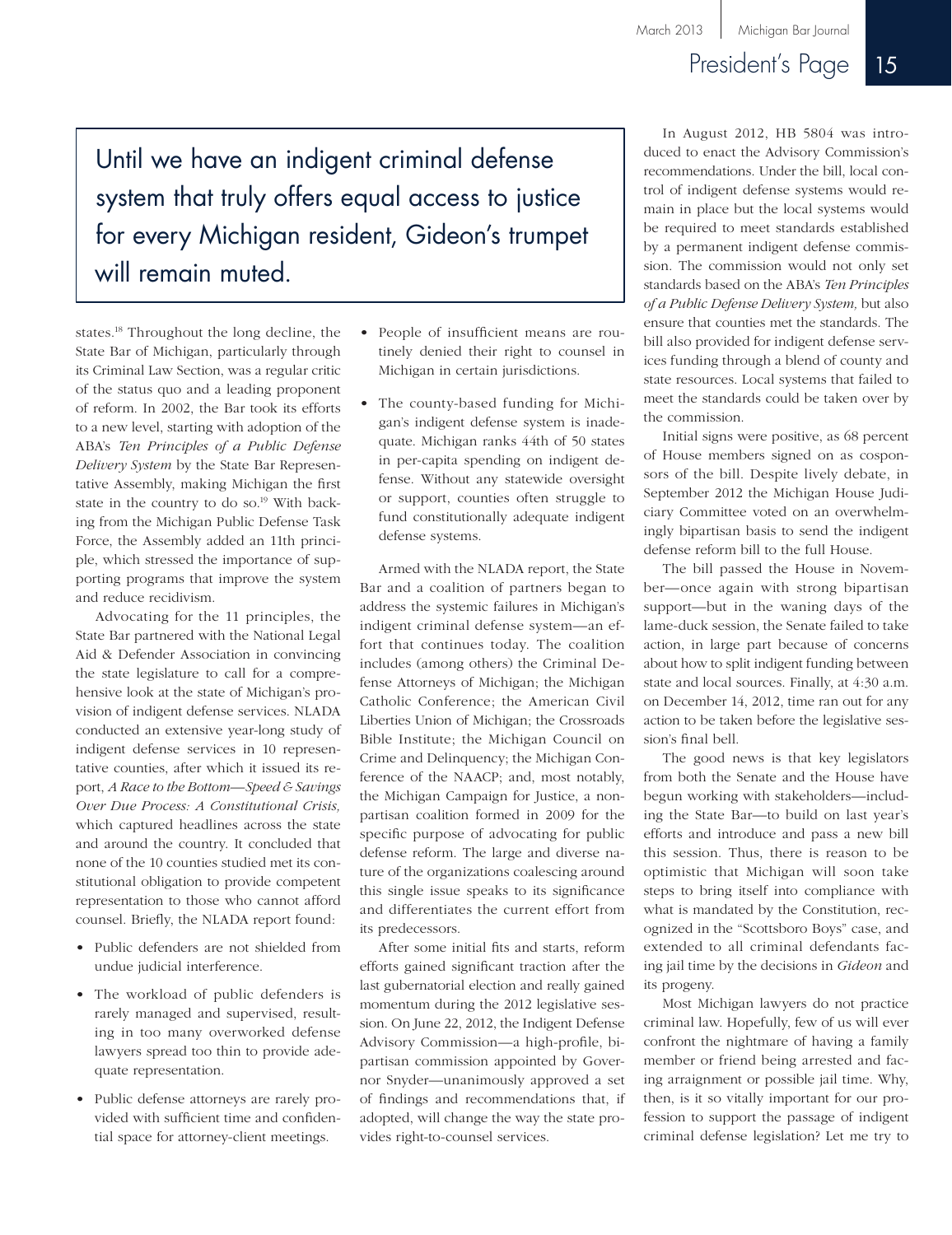### 16 President's Page

explain with an account of an incident I recently witnessed.

I accompanied a client to a west Michigan courthouse for her arraignment. There, I saw one defendant after another—some younger than 21 and others who appeared to speak English only haltingly—approach the podium and profess their guilty pleas without the benefit of counsel, not knowing that a competent attorney might be able to help them achieve a fairer result through a plea bargain or have their criminal records wiped clean through a juvenile diversion program. Seemingly oblivious to the impact a guilty plea would have on future job prospects—and ignorant of the fact that entering that plea, though it would not result in jail time, would greatly increase the chance that any subsequent run-in with the law would result in incarceration—one defendant after another was processed through the system like cattle herded through a gate at a meat plant.

Without competent counsel to advise them of their rights or explain the ramifications of their actions, can we truly say these unrepresented defendants had access to justice? Are we willing to say that justice is *only* available to those who can afford it?

Bringing Michigan's faltering system of indigent criminal defense into compliance with constitutional mandates will not be an inexpensive proposition. But as lawyers—members of a profession founded on the idea that equal access to the courts is of paramount importance regardless of socioeconomic status—we know the costs incurred in assuring the appointment of competent counsel for indigent criminal defendants pale in comparison to the alternative: depriving a defendant of his or her constitutional rights based solely on an inability to afford counsel.

In the Book of Kings in days of old, Gideon used a trumpet to vanquish his foes. Fifty-one years ago, Clarence Earl Gideon used a pencil to draft a request that the highest court in the land instruct the states that our constitutional rights were inviolate regardless of economic status. And 50 years ago this month, the Supreme Court agreed with him, unanimously ruling that the Sixth Amendment's right to counsel applies regardless of whether a defendant can afford to pay.

By analogy, Gideon's pencil became a horn, sounding a clarion call for justice regardless of socioeconomic status. Over time, that call has become muted as our state struggled with, and at times ignored, the issue of how best to comply with the minimum standards set forth by the *Gideon* Court. Thanks to those who have worked on this issue, progress is being made. But until we have an indigent criminal defense system that truly offers equal access to justice for every Michigan resident, Gideon's trumpet will remain muted. For justice to ring loud and clear from Temperance to Ironwood and from New Buffalo to De Tour Village, lawyers, legislators, government leaders, and others must keep working to assure that the guarantees afforded by the Constitution are a reality for anyone accused of a crime in our state.  $\blacksquare$ 

#### FOOTNOTES

- 1. Jacob, *Memories of and reflections about* Gideon v Wainwright, 33 Stetson L R 184 (2003), available at <http://ssrn.com/abstract=1132785>. All websites cited in this article were accessed February 25, 2013. Jacob's writing is the basis of most of this article's discussion of the factual and procedural background in the *Gideon* prosecutions and appeal, and is recommended as an informative and educational resource for anyone wishing to know more about the historical background leading to the Supreme Court's decision to accept Gideon's appeal—as well as some fascinating "inside baseball" observations concerning the people involved in the various stages of the case.
- 2. According to the prosecutor who handled the case, the poolroom's owner testified at trial that coins were taken from a cigarette machine and jukebox that were broken into, and the thief also took a small amount of wine and beer. *Id.* However, according to the Bluhm Legal Clinic's Center on Wrongful Convictions, in addition to change from a jukebox and cigarette machine, the thief took a large amount of beverages, including four bottles of wine and two dozen bottles of beer and soda pop. Northwestern Law: Bluhm Legal Clinic, Clarence Earl Gideon <http://www.law. northwestern.edu/wrongfulconvictions/exonerations/ flGideonSummary.html>.
- 3. Jacob, n 1 *supra* at 206, citing Interview with W. Fred Turner Sr., Cir J (Retired), Panama City, Fla (September 14–15, 2000). As explained later, Turner was Gideon's appointed attorney in his second trial. 4. *Id.*
- 5. *Id.*
- 6. *Id.* at 205–206. In the federal courts, counsel was appointed in every criminal case, and Gideon's other felony arrests were in Missouri, which had a statute requiring the appointment of counsel in felony cases. *Id.,* citing Mo. Rev. Stat. § 545.820 (1961).
- 7. Jacob, n 1 *supra* at 200. The trial court may have been relying on *Powell v Alabama,* 287 US 45; 53 S Ct 55; 77 L Ed 158 (1932), the famous "Scottsboro Boys" case, which established that the

Sixth Amendment's "assistance of counsel" clause included a right to appointed counsel in certain capital cases, and that this right is binding on the states via the Fourteenth Amendment. This gives me the opportunity to suggest that you take the time to read (or re-read) Hon. Victoria A. Roberts' column from the May 2001 *Michigan Bar Journal;* see Roberts, *The Scottsboro boys: A metaphor for justice,* 80 Mich B J 63 (May 2011), available at <http:// www.michbar.org/journal/pdf/pdf4article251.pdf>. This article, which originally was a speech given by Judge Roberts, remains one of the best, most moving accounts of the need for equal justice under the law for *all* that I have seen or heard.

8. One example of the type of information available if you read Mr. Jacobs' Law Review article is this nugget:

> Did [Gideon] prepare the petition for habeas, the petition for certiorari, and the other court documents by himself or did he receive assistance? Turner, Gideon's attorney at the second trial, says Gideon received the assistance of fellow inmate, former attorney, and later municipal judge, Joseph A. Peel, Jr....According to Turner, Peel, Gideon's cellmate, stood over his shoulder as Gideon wrote and told him what to say. Peel was the convicted murderer of Circuit Judge Curtis E. Chillingworth and Chillingworth's wife Marjorie, of Palm Beach, Florida.

The Chillingworths disappeared from their oceanfront home one night in 1955, and for five years, their disappearance remained a mystery. Finally, Floyd (Lucky) Holzapfel confessed to their murders and testified—as a star witness against Peel, who had become a municipal judge in West Palm Beach, that he and Peel had split about \$3,000 a week from gamblers and moonshiners for tip-offs when search warrants were issued for raids on moonshine stills or gambling dens. Peel told Holzapfel that Chillingworth, who had become aware of Peel's operations and was about to "blow the whistle," had to die. Unfortunately, because Mrs. Chillingworth was with the Judge when he was murdered, according to Holzapfel, she also had to be killed. [Jacob, n 1 *supra* at 214–215.]

Thus, depending on one's perspective it is either (1) ironic that the efforts of a machine-gun-stealing felon and a disgraced, corrupt, and murderous former circuit court judge resulted in issuance of a Supreme Court opinion responsible for protecting the constitutional rights of untold tens of thousands of falsely accused defendants or (2) a powerful testament to the strength of our Constitution that its protections extend to even the least endearing members of our society.

- 9. *Gideon v Wainwright,* 372 US 335, 343–344; 83 S Ct 792; 9 L Ed 2d 799 (1963).
- 10. See, e.g., *Argersinger v Hamlin,* 407 US 25, 37; 92 S Ct 2006; 32 L Ed 2d 530 (1972) (holding that a defendant may not be subjected to actual imprisonment unless provided with counsel).
- 11. See, e.g., *Strickland v Washington,* 466 US 668, 694; 104 S Ct 2052; 80 L Ed 2d 674 (1984) (holding that a defendant may obtain relief if he demonstrates both that defense counsel's performance fell below an objective standard of reasonableness and that, but for the deficient